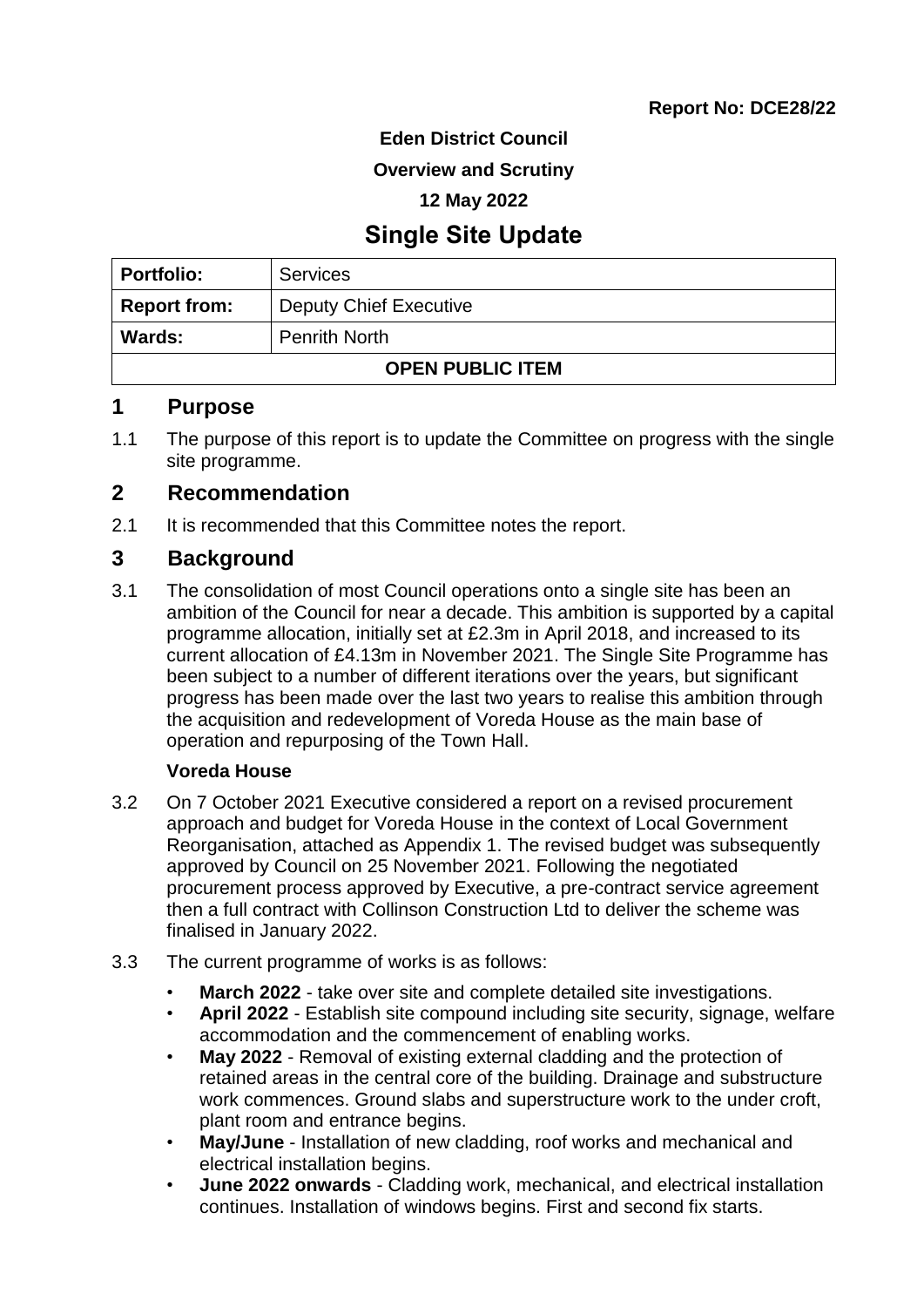- **October 2022 onwards** Work on the external groundworks landscaping and paving - begins.
- **November/December 2022** Final fit out ahead of project completion.
- 3.4 A revised programme management structure has been established and members will be kept informed of progress through regular briefings, the most recent being 24 March 2022. From May the programme will include detailed work on the internal fit out arrangements, engagement with partners that may colocate and the logistics of moving services and staff.

### **Town Hall**

- 3.5 On 19 April 2022, Cabinet considered a report concerning the Arts and Culture in Eden Development Framework and Options for the Town Hall. This is attached as Appendix 2. This report set out the results of a specialist feasibility study commissioned in 2021 into the repurposing of the Town Hall to support arts and culture. The vision is to repurpose the Town Hall as hub for the cultural and economic renaissance of Penrith and to provide a physical location in which the Arts and Culture Programme can develop and flourish.
- 3.6 The consultants examined the costs, deliverability and outcomes of 6 options summarised below.

| <b>Option</b>  | <b>Description</b>                                                                                                                                                                                                         | Capital<br>Cost (£m) |
|----------------|----------------------------------------------------------------------------------------------------------------------------------------------------------------------------------------------------------------------------|----------------------|
| $\mathbf 1$    | Arts Centre - A platform for public programming and<br>studio complex for artists and makers.                                                                                                                              | 4.1                  |
| 2              | <b>Creative Hub - Crafting arts and teaching studios</b><br>focussed on enhancing creative skills and<br>enterprises.                                                                                                      | 3.9                  |
| 3              | <b>Creative Futures - creative learning and</b><br>development Centre for innovative practice, skills<br>and enterprises serving the future of local livelihoods.                                                          | 3.6                  |
| $\overline{4}$ | Performing Arts/Music Centre - practice and<br>performance space for performing arts/music<br>company.                                                                                                                     | 5                    |
| 5              | Visual Arts Gallery/Museum - gallery and events<br>space run by independent bodies or expanded<br>Penrith museum.                                                                                                          | 4.7                  |
| 6              | <b>Test Bed</b> - encouraging access to the Town Hall for<br>arts and cultural activities involving minimum<br>physical changes, to test demand and identify<br>opportunities for longer term, larger scale<br>investment. | 0.11                 |

**Summary of Options for Repurposing the Town Hall**

3.7 The consultants recommended that the Council should consider pursuing Option 6 - the 'Test Bed' which would require limited improvements to the building, notably a new lift. Cabinet approved this approach and also approved the use of £150k from the agreed capital programme allocation of £750k to fund its delivery.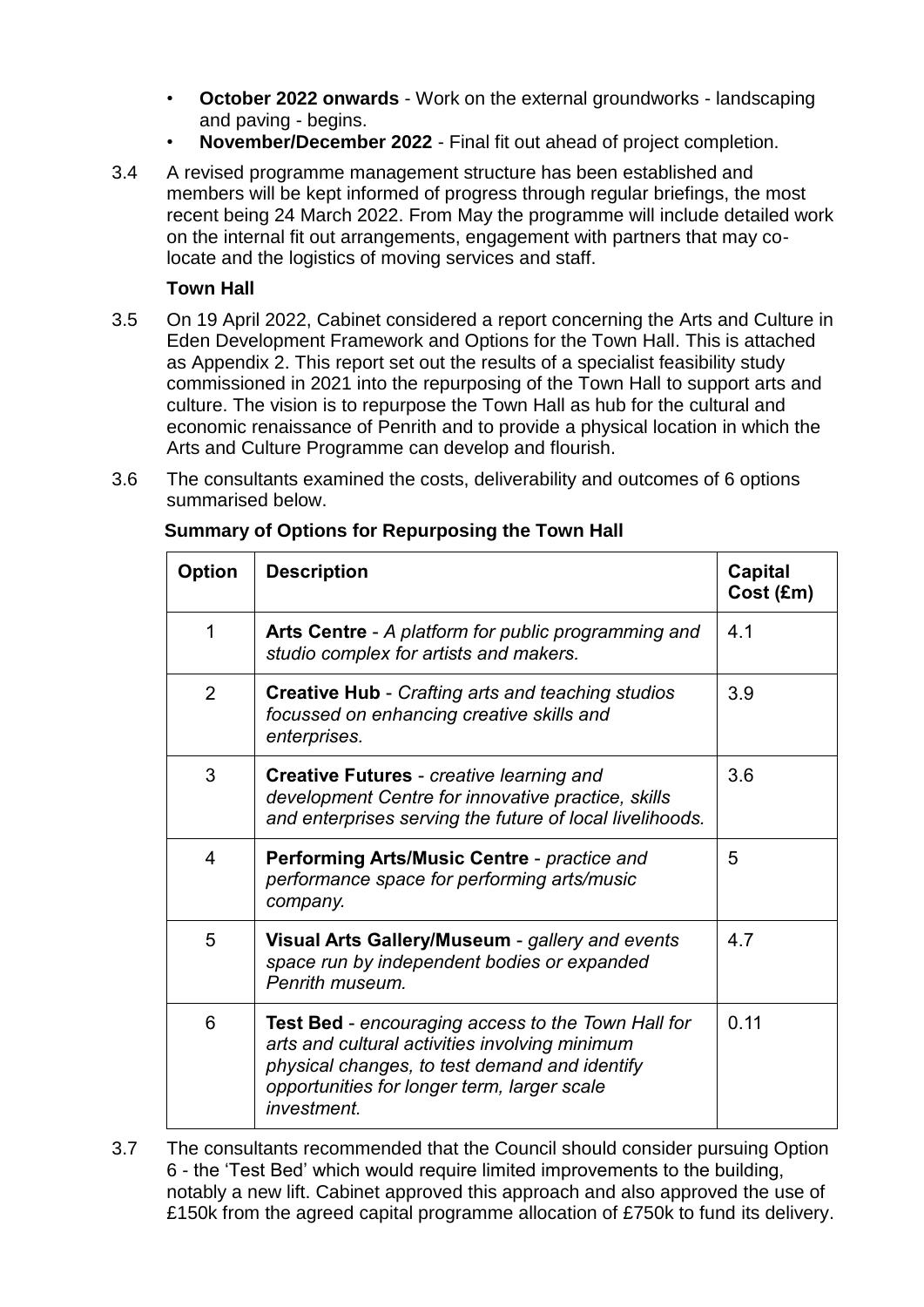3.6 Works on the Town Hall to deliver the preferred option will begin after the move to Voreda House completes in line with the programme given in 3.3 above. In the meantime small events will be held in the Council Chamber to promote the concept, the first being held on the evening of 20 April.

## **4 Policy Framework**

- 4.1 The Council has four corporate priorities which are:
	- Sustainable;
	- Healthy, Safe and Secure;
	- Connected; and
	- **Creative**
- 4.2 This report relates to all four corporate priorities.

## **5 Consultation**

5.1 As stated in 3.4, members are kept abreast of progress on the single site programme through regular briefings.

## **6 Implications**

## **6.1 Financial and Resources**

- 6.1 Any decision to reduce or increase resources or alternatively increase income must be made within the context of the Council's stated priorities, as set out in its Council Plan 2019-2023 as agreed at Council on 7 November 2019.
- 6.1.2 There are no direct implications from this report. The financial implications of recent decisions on Voreda House and the Town Hall are set out in section 6.1 of the attached appendices.

## **6.2 Legal**

6.2.1 There are no direct implications from this report. The legal implications of recent decisions on for Voreda House and the Town Hall are set out in section 6.2 of the attached appendices.

### **6.3 Human Resources**

6.3.1 There are no direct implications from this report. The human resource implications of recent decisions on for Voreda House and the Town Hall are set out in section 6.3 of the attached appendices.

### **6.4 Environmental**

6.4.1 There are no direct implications from this report. The environmental implications of recent decisions on for Voreda House and the Town Hall are set out in section 6.4 of the attached appendices.

## **6.5 Statutory Considerations**

| <b>Consideration:</b>                                  | Details of any implications and proposed<br>measures to address: |
|--------------------------------------------------------|------------------------------------------------------------------|
| <b>Equality and Diversity</b>                          | There are no direct impacts on Equality and<br>Diversity.        |
| Health, Social<br>Environmental and<br>Economic Impact | There are no direct impacts on Equality and<br>Diversity.        |
| <b>Crime and Disorder</b>                              | There are no direct impacts in relation to Crime<br>and Disorder |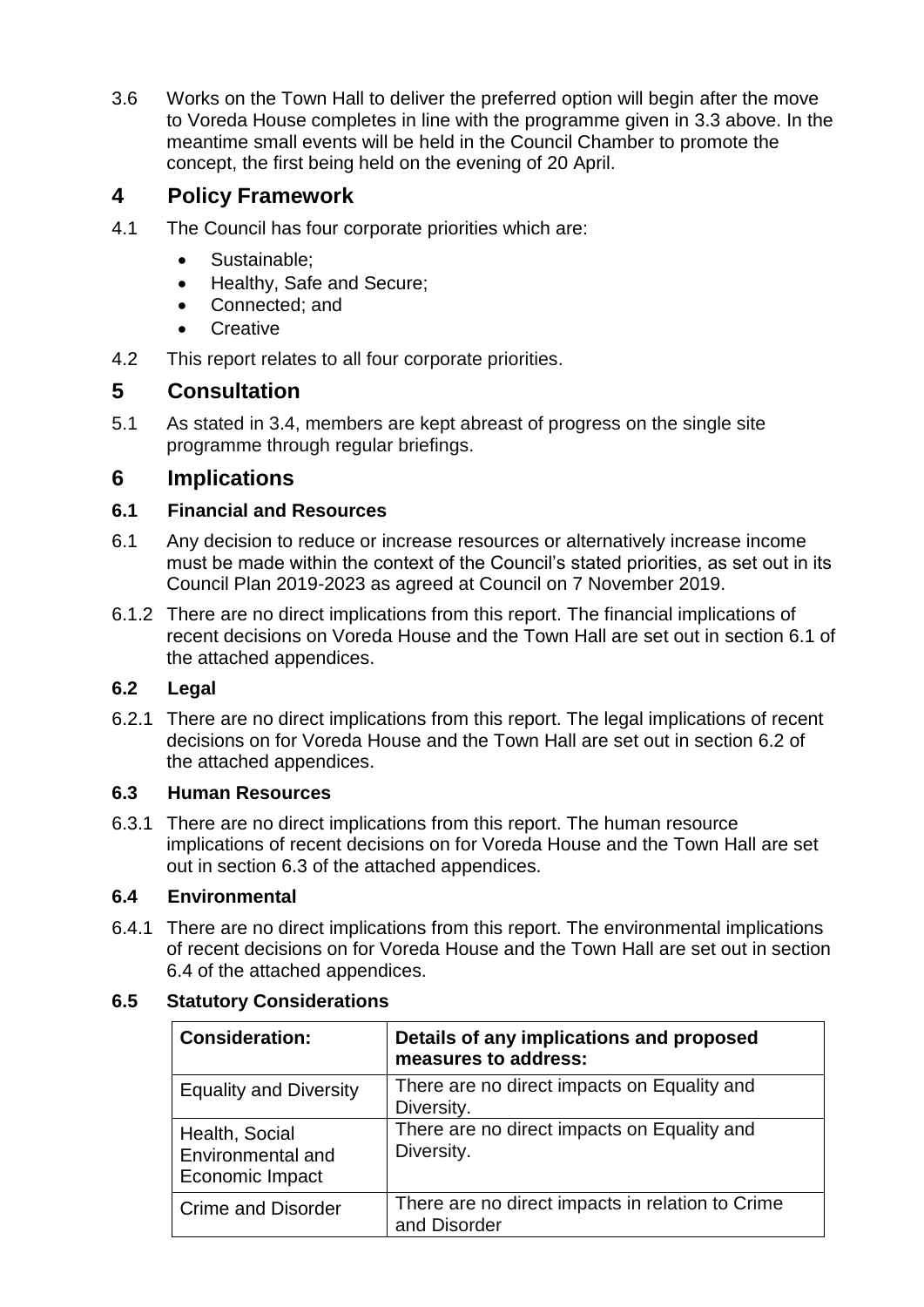| <b>Consideration:</b> | Details of any implications and proposed<br>measures to address: |
|-----------------------|------------------------------------------------------------------|
| Children and          | There are no direct impacts in relation to Children              |
| Safeguarding          | and Safeguarding.                                                |

#### **6.6 Risk Management**

6.6.1 No direct risks from this report. The risks associated with recent decisions on Voreda House and the Town Hall are set out in section 6.6 of the attached appendices.

## **7 Other Options Considered**

7.1 This is not applicable to this report.

## **8 Reasons for the Decision/Recommendation**

8.1 An update on the Single Site programme is included in this Committee's work programme.

## **Tracking Information**

| <b>Governance Check</b>  | <b>Date Considered</b> |
|--------------------------|------------------------|
| <b>Relevant Director</b> | 27 April 2022          |

#### **Background Papers:**

| <b>Appendices:</b>      | <b>Appendix 1 - Eden District Council Executive, 7</b><br>October 2021, Single Site Programme Delivery of<br><b>Voreda House</b>                                                                                     |  |
|-------------------------|----------------------------------------------------------------------------------------------------------------------------------------------------------------------------------------------------------------------|--|
|                         | Appendix 2 - Eden District Council Cabinet, 19 April<br>2022, Arts and Culture in Eden Development<br><b>Framework and Options for the Town Hall (appendices</b><br>to this report are not attached as not relevant) |  |
| <b>Contact Officer:</b> | <b>Les Clark, Deputy Chief Executive</b>                                                                                                                                                                             |  |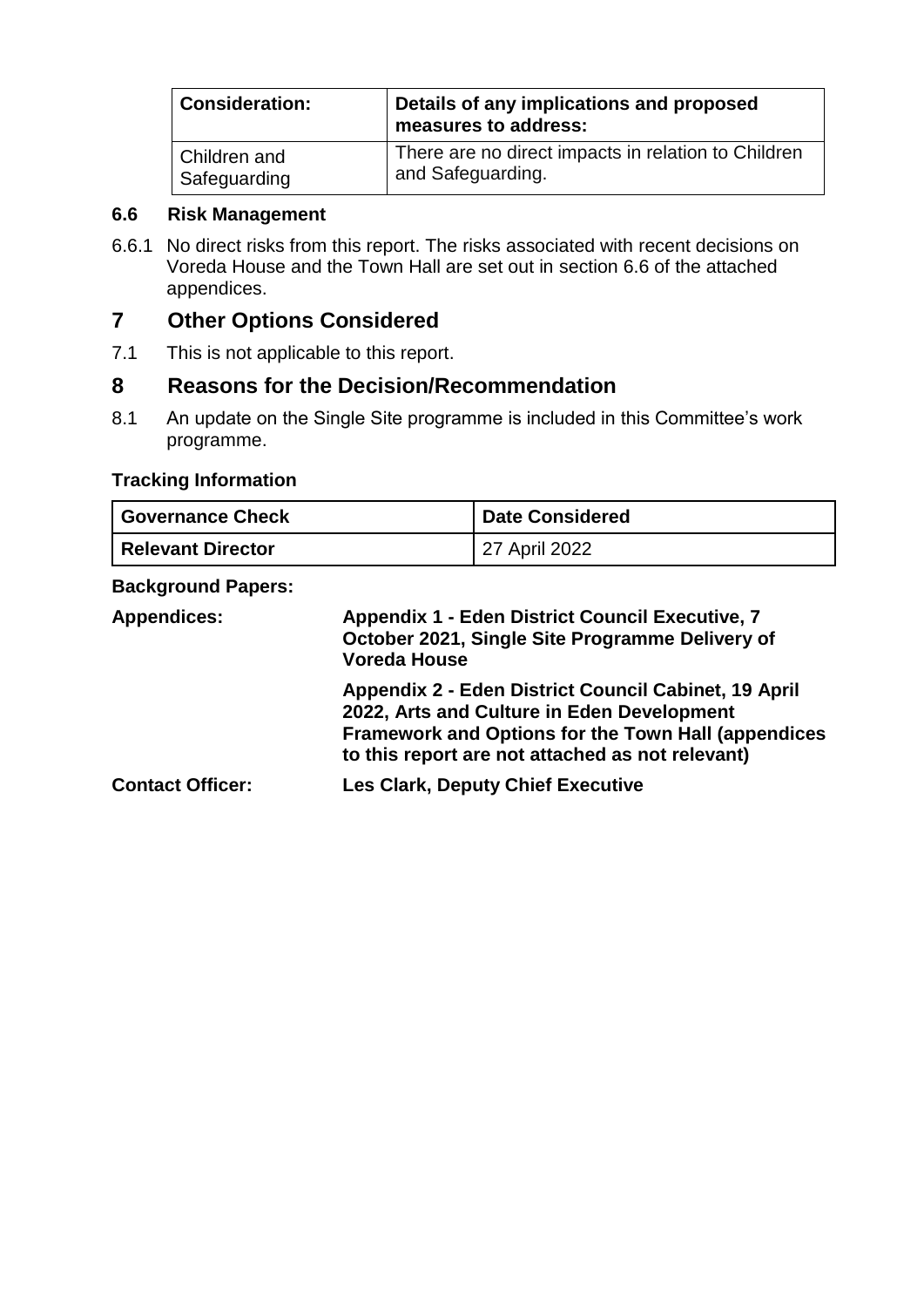**Eden District Council** 

**Executive** 

**7 th October 2021** 

**Single Site Programme**

# **Delivery of Voreda House**

| Portfolio:       | Resources                     |  |
|------------------|-------------------------------|--|
| Report from:     | <b>Deputy Chief Executive</b> |  |
| Wards:           | All Wards                     |  |
| Open Public Item |                               |  |

## **1 Purpose**

1.1 To provide an overarching project update and set out options to consider for the delivery of the scheme.

## **2 Recommendations**

- 2.1 It is recommended that Executive:
- 2.1.1 Authorises the extension of the current procurement process, to include a negotiated process; and
- 2.1.2 Delegates authority to the Deputy Chief Executive in consultation with the Leader and Portfolio Holder for Resources to appoint the contractor subject to the variation of the capital programme specified in 2.1.3.
- 2.1.3 Recommends Council approve the variation of the capital programme for Voreda House.

## **3 Background**

- 3.1 The consolidation of operations onto a single site has been an ambition of the Council for near a decade. This ambition is supported by a capital programme allocation of £2.3m that has remained static in value since April 2018. The Single Site Programme has been subject to a number of different iterations over the years, but significant progress has been made over the last 18 months to firmly realise this ambition.
- 3.2 The Council purchased Voreda House from the NHS in July 2020 for this purpose. The original plan for Voreda House was a straightforward refurbishment with no significant changes to layout or exterior. However the Council made a successful bid for £856k grant from the Public Sector Decarbonisation Fund administered by Salix, to transform the building into a low carbon exemplar for building re-use, increasing the space within the building and significantly improving its appearance in the process. The Council has also engaged with a range of public and voluntary sector partners including Citizens Advice, the Police and the local Credit Union about collocating to strengthen partnership working and improve the offer to customers. The vision for Voreda House has therefore moved from being a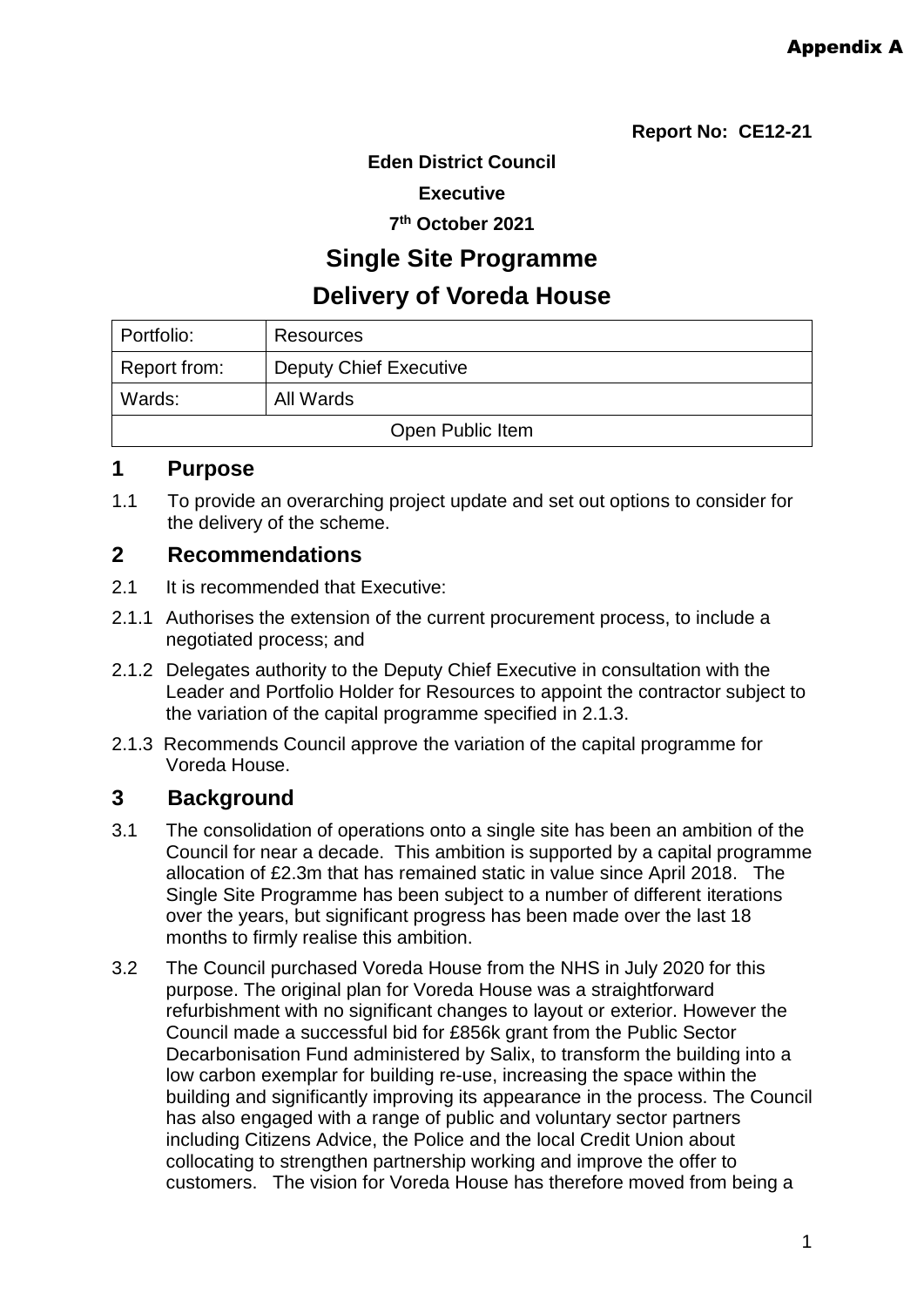straightforward single site for Eden District Council to being a modern, accessible public service hub of the highest environmental standards. The plans now align much more strongly with Corporate Priorities.

- 3.3 The decision on the configuration of Local Government Reorganisation in Cumbria has strengthened the need for a local service hub in Penrith. The chosen East-West configuration of the new unitary councils has resulted in a geographically large East authority with significant distances between the main service centres in Eden, Barrow and South Lakeland. There also is less alternative public service building space nearby compared to if we had been partnered with Carlisle in the North-South configuration.
- 3.4 The move to Voreda House has in turn opened opportunities for the repurposing of Mansion House and the Town Hall to make greater contributions to the economic and social fabric of Penrith. A planning application for the conversion of Mansion House to a high quality hotel is expected to be submitted within the next month. A feasibility study exploring options to transform the Town Hall into a facility supporting arts, cultural, community and business uses is nearing completion and options will be brought forward to members this quarter. The capital programme includes £750k to support the preferred outcome.

## **4 Project Update**

### **4.1 Introduction – Construction Project Scope and Lifecycle**

- 4.1.1 In broad terms the scope of a construction project is defined by what the project is intended to deliver. In the case of Voreda House the broad key deliverables are:
	- A single site for local government operations that is fit for purpose and cost efficient
	- A building that achieves the PassivHaus standard in terms of being carbon neutral
	- A public service and community hub for Eden residents
	- Office and meeting space accommodation for members and public sector partners
- 4.1.2 The Council has established an experienced delivery team responsible for taking the project from concept to delivery which can be subdivided into four main stages:
	- 1. Create an initial design This design is not detailed at this stage but can best be described as a broad architectural solution to deliver the client requirements.
	- 2. Establish a budget the outline design is used to set an estimated budget.
	- 3. Appoint a construction contractor This involves choosing the method of procurement which fits with the project design.
	- 4. Complete construction works To deliver the client requirements.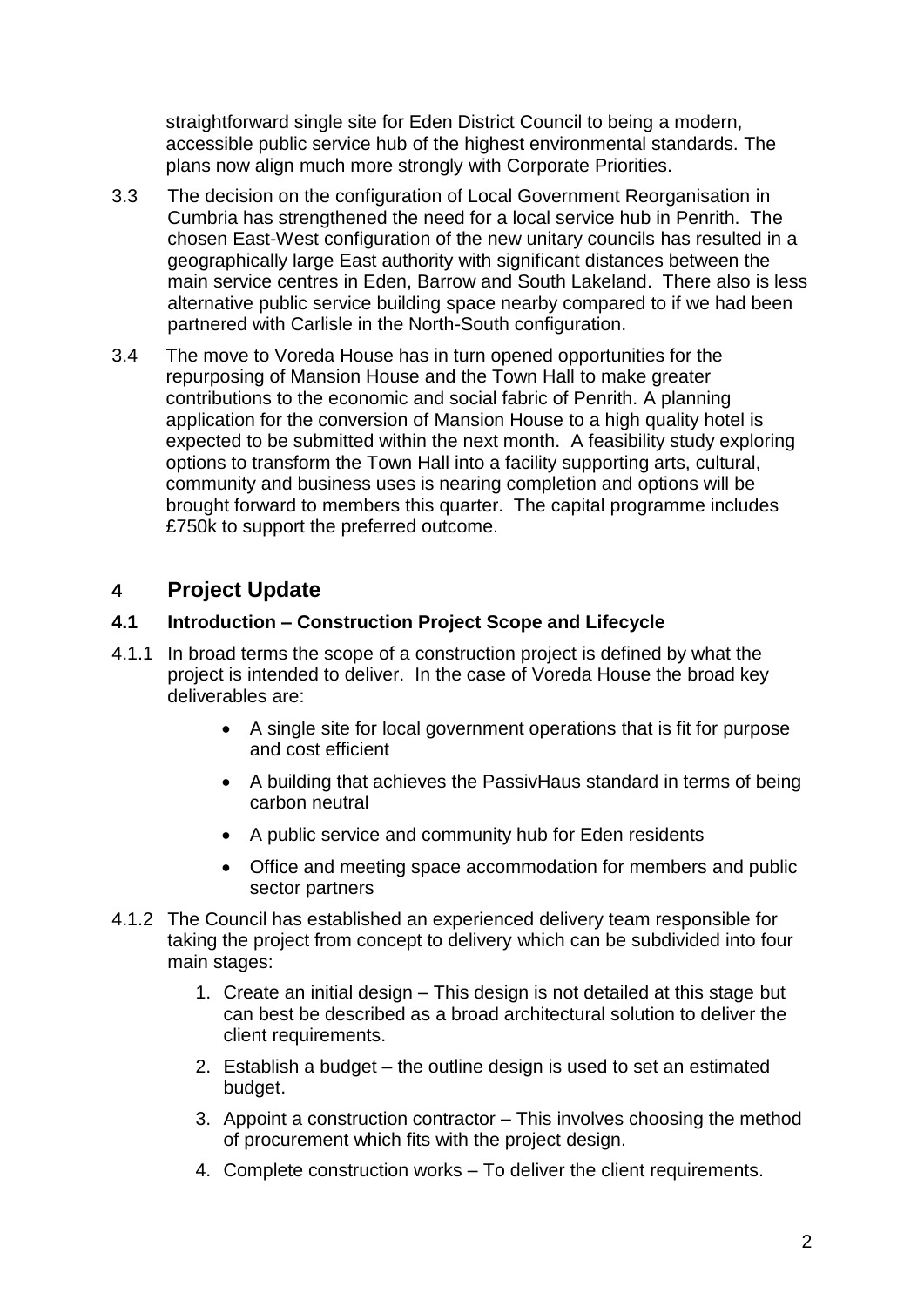4.1.3 The Voreda House project remains in the final parts of stage 3, the procurement of a contractor via a competitive tendering process. Owing to the skills required to deliver the PassivHaus standard a named list of 6 capable contractors was chosen as the preferred method of procurement as opposed to an open tender.

## **4.2 Voreda House – Tender Process**

- 4.2.1 A tendering process for the construction of the Voreda House scheme is underway and nearing completion.
- 4.2.2 Four significant issues are influencing the market response to the tender:
	- The most significant, is the buoyancy of the construction market set against the contraction of market capacity due to the pandemic. The impact of the pandemic and the associated employee furlough scheme is unprecedented in the construction industry. Construction capacity contracted rapidly and when the government flooded the market with construction project funding, to kick start the economy, the market could not respond at the same pace.
	- The pandemic has also created significant inflation in the construction industry materials supply chain and labour wage rates are rising rapidly. This is particularly important when considering when the construction budget was set as construction inflation is now increasing on a monthly basis.
	- The PassivHaus standard, as this is challenging to the market particularly in relation to the building air tightness test. The standard, when combined with the furlough scheme, influenced the response to the tendering exercise culminating in 5 out of the 6 contractors withdrawing from the process. The reality is that the government's intervention in the market has created the conditions for contractors to select less challenging contracts.
	- The change to the external treatment of the building as defined by the planning consent proven technically undeliverable from a construction perspective.

## **4.3 Tender Submission**

- 4.3.1 The consequence of these issues has been that only one contractor submitted a tender and is still engaged in the tender process.
- 4.3.2 The tender submission has identified technical restrictions and additional costs associated with:
	- The existing building structure is unable to support the weight of sandstone cladding.
	- Inflationary increases in the construction industry and escalating materials costs. Covid related cost escalation for construction projects is an issue that is impacting upon the sector as a whole and is not confined to the Voreda House project.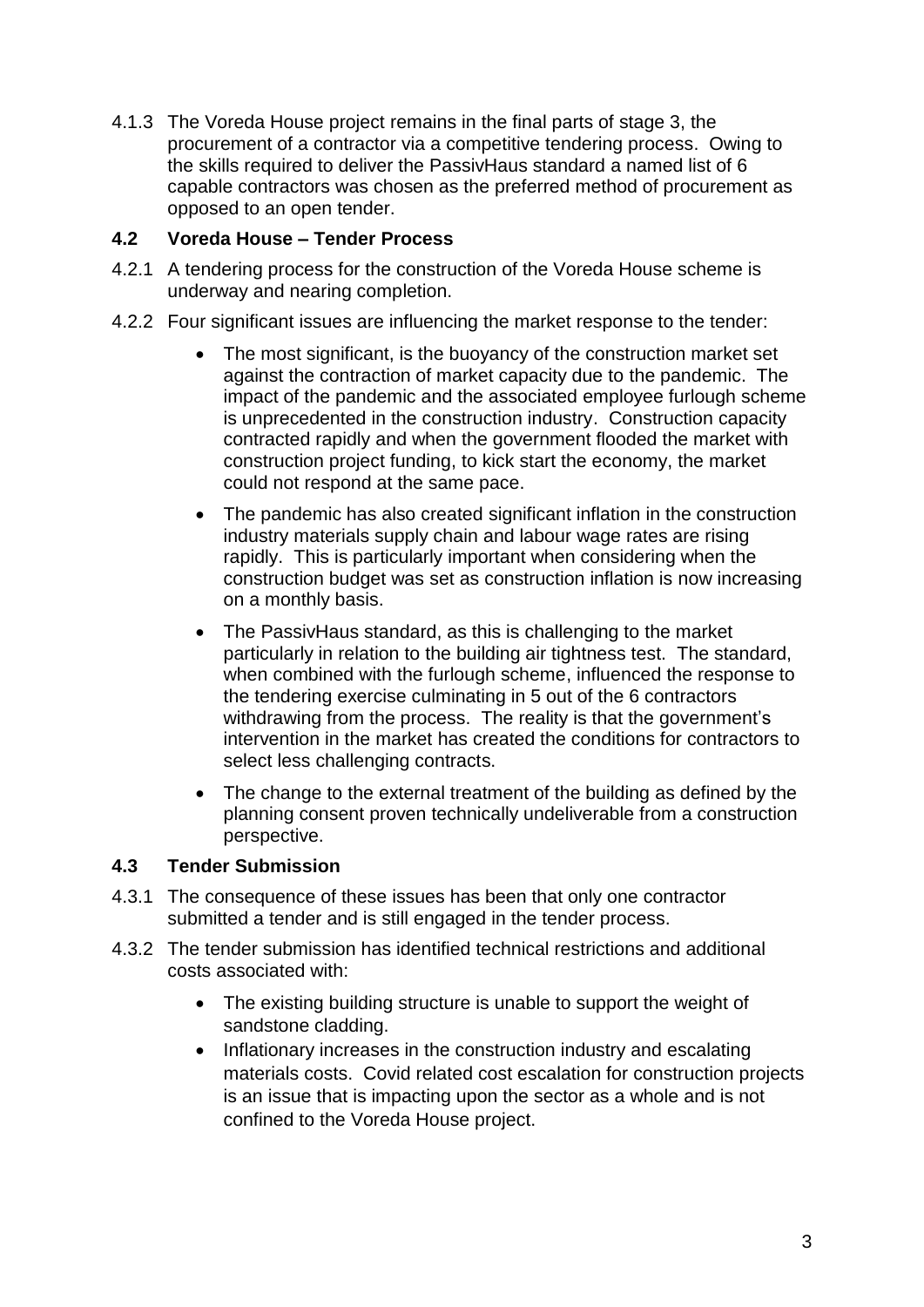4.3.3 The circumstances leading to the estimated costs of the single site programme have changed radically, as set out in 4.2.2 and 4.3.2, and the existing capital allocation is no longer sufficient.

## **4.4 Construction Cost**

- 4.4.1 Since receipt of the tender the project team have been focussed on two areas. The first was undertaking the necessary due diligence on the contractors tender submission and the second is a technical assessment of the construction approach.
- 4.4.2 This has focussed on an alternative external cladding solution that closely reflects planning approval and is technically deliverable. This will be subject to a revised planning application.

## **4.5 Salix Grant**

- 4.5.1 Discussions with Salix representatives have taken place to ensure they are fully appraised of the current situation and the options being considered as outlined in this report. They remain fully supportive of the scheme as long as the grant is spent before the end of March 2022 and a contractor in place by w/c 1st November 2021.
- 4.5.2 The ability to deliver the Voreda House Project in line with Council's sustainability priority which is focussed on delivering the national, international, and local targets to reduce carbon emissions to which all levels of government are committed is dependent on spending this grant within these time limits.

### **4.6 Procurement**

- 4.6.1 If the decision is to progress with the scheme it will be necessary to extend the current procurement process and enter into a negotiated process. This will allow for the final technical discussions to legitimately take place with the contractor and the contractor to be appointed subject to funding approval.
- 4.6.2 To secure the Salix funding it will be necessary to appoint the contractor and place orders for the Salix funded items prior to securing the revised planning approval as a new planning application and approval process will take two months to complete.

### **4.7 Options to Consider**

- 4.7.1 Abort the project Remain in the existing office provision and discount the repurposing of the Town Hall and Mansion House. This is discounted as neither building is compliant with disability and other legislation, and would not offer appropriate facilities for the use by the unitary authority.
- 4.7.2 Proceed with the original scheme this is discounted as the proposal is technically unfeasible and unaffordable and there are alternative solutions to consider.
- 4.7.3 Commence a new procurement exercise This is discounted as it will result in the loss of the Salix grant owing to the time required and the construction inflation trajectory would likely increase costs.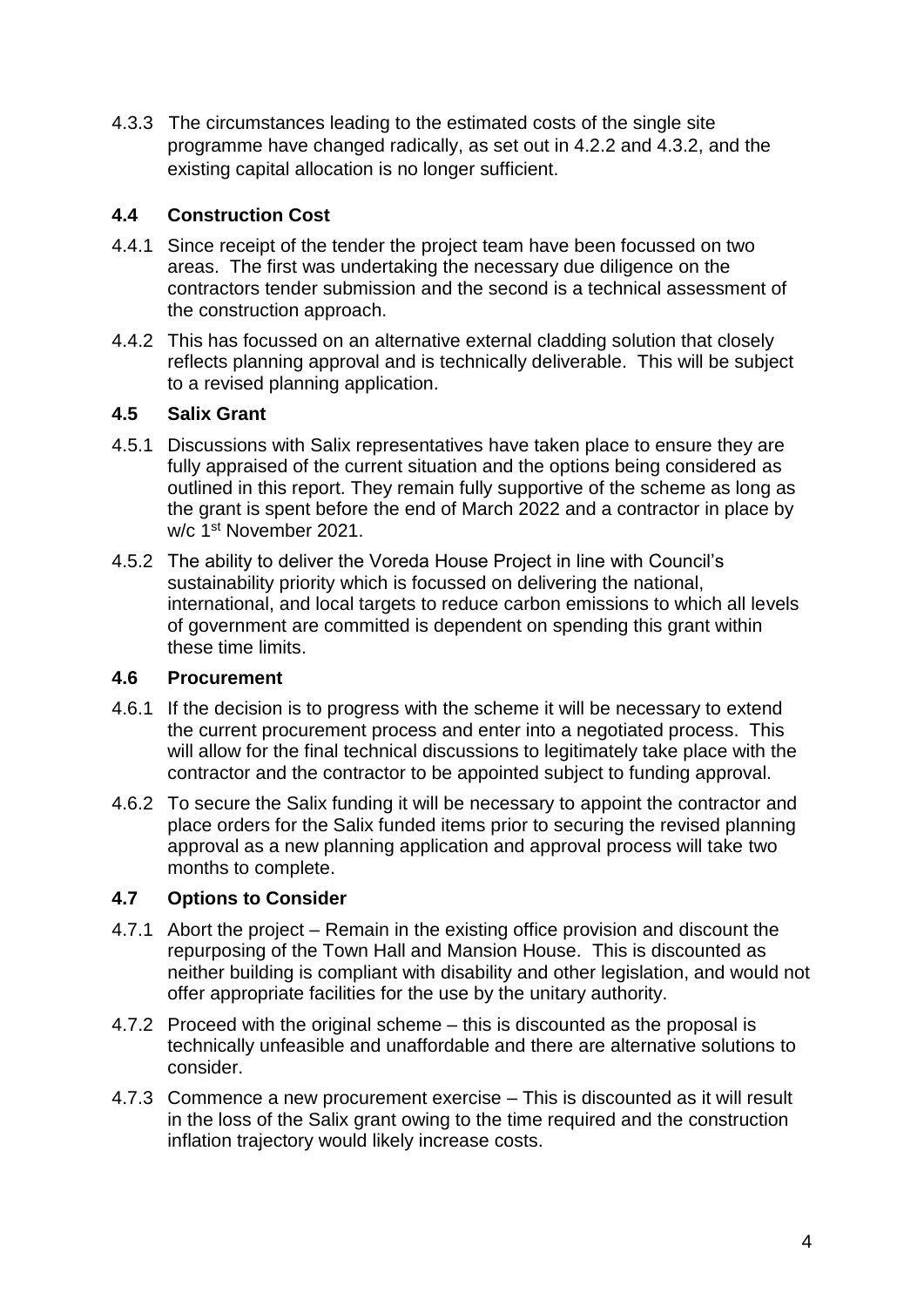4.7.4 Proceed with the revised scheme reflecting the alternative external treatment through a negotiated procurement process.

## **4.8 Project Management**

- 4.8.1 A revised programme for the delivery of the scheme has been established with an indicative completion date of September 2022. The programme has been informed by the construction procurement process, the project delivery team and the perceived construction materials supply chain lead in times.
- 4.8.2 Should the approval for the scheme be granted the existing project delivery team, supported by the appropriate expertise available from the Council, have the necessary skills and capability required to deliver the scheme from both a technical and service perspective.
- 4.8.3 Subject to approval, the intention is to monitor the construction activity on a weekly basis and provide detailed reports to Executive on a monthly basis evidencing progress to date for both programme and spend.

## **5 Policy Framework**

- 5.1 The Council has four corporate priorities which are:
	- Sustainable:
	- Healthy, safe and secure;
	- Connected: and
	- **•** Creative
- 5.2 This report relates to all council priorities as the delivery of the scheme contributes to the organisation as a whole.

## **6 Consultation**

- 6.1 Broad consultation for the scheme has been undertaken on two occasions to secure planning approval. Further consultation will need to be completed should the decision be taken to proceed with the scheme to secure final planning approval.
- 6.2 Regular and detailed consultation has been ongoing throughout the project development phase with both the One Eden Member Working Group and One Eden Member Briefings.
- 6.3 All staff have been consulted and provided with the opportunity to communicate their thoughts and preferences in relation to the overall scheme design and their future service and individual requirements.

## **7 Implications**

### **7.1 Financial and Resources**

7.1.1 Should the option be taken to proceed with the full project then the projected costs are as follows:

| $\vert$ Funding   |            |
|-------------------|------------|
| Original Estimate | £2,300,000 |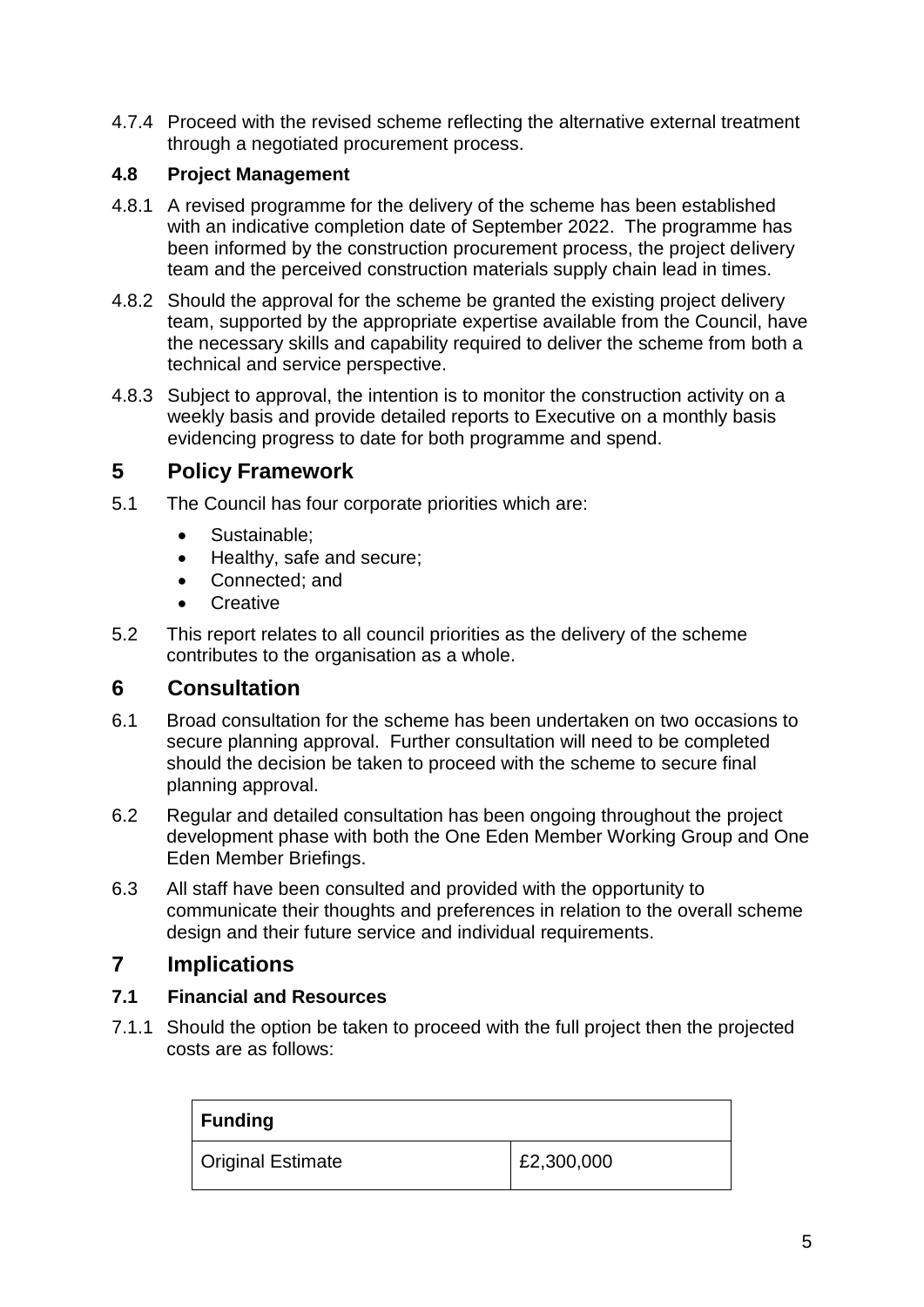| £210,000   |
|------------|
| £3,920,000 |
|            |
| £200,000   |
| £2,680,000 |
| £1,040,000 |
|            |
|            |
| £4,130,000 |
| £980,000   |
| £850,000   |
|            |

7.1.2 The MTFP presented to Council in February 2021, estimated savings of moving to a single site as an average of £50,738 per annum excluding any income from rental of space to partners.

### **7.2 Legal**

7.2.1 If the decision is taken to approve the project then a negotiated procurement procedure will be undertaken to appoint the contractor and proceed with the delivery of the scheme.

### **7.3 Human Resources**

7.3.1 Should the project not progress then staff will be required to continue with their current arrangements in facilities that do not meet the needs of customers, the community, members and staff. The current provision will also likely be unable to meet the emerging needs of the east Cumbria LGR arrangements.

#### **7.4 Environmental**

7.4.1 Should the project not proceed then the opportunity for Penrith to reduce its carbon footprint through grant funding investment in an iconic PassivHaus office and public sector hub will no longer be available.

#### **7.5 Statutory Considerations**

| <b>Consideration:</b>         | Details of any implications and proposed<br>measures to address:                                                                                        |
|-------------------------------|---------------------------------------------------------------------------------------------------------------------------------------------------------|
| <b>Equality and Diversity</b> | The project design addresses all of the relevant<br>equality and diversity requirements to provide a<br>solution that not only improves on the existing |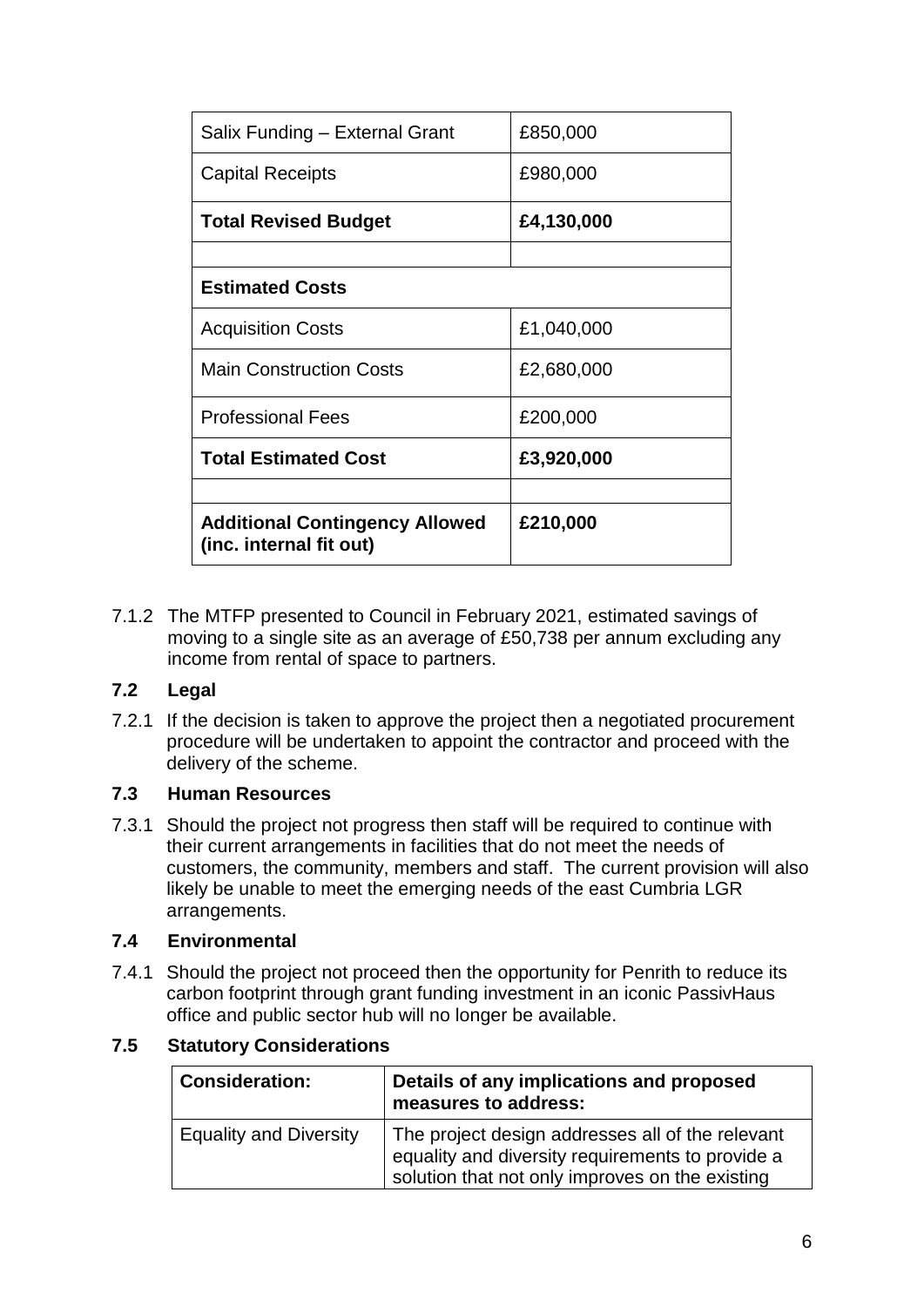| <b>Consideration:</b>                                  | Details of any implications and proposed<br>measures to address:                                                                                                                                                                                                                                                                                                                                              |
|--------------------------------------------------------|---------------------------------------------------------------------------------------------------------------------------------------------------------------------------------------------------------------------------------------------------------------------------------------------------------------------------------------------------------------------------------------------------------------|
|                                                        | provision but also satisfies the emerging LGR<br>requirements.                                                                                                                                                                                                                                                                                                                                                |
| Health, Social<br>Environmental and<br>Economic Impact | The PassivHaus specification provides the<br>highest industry standard for occupants and<br>users of the facility in relations to air quality. It<br>also achieves a net zero carbon environmental<br>standard. From an economic perspective it<br>brings an existing building back into use,<br>increases the asset value and also significantly<br>reduces the current office provision operating<br>costs. |
| <b>Crime and Disorder</b>                              | The planned partner and community space will<br>enable agencies to work together to tackle crime<br>and disorder issues in the most responsive and<br>impactful way. The Police are still intending to<br>use the facility as a community hub if the project<br>is progressed.                                                                                                                                |
| Children and<br>Safeguarding                           | The potential for agencies to work together more<br>closely when using the building as a community<br>hub will improve service responsiveness for<br>Children's services.                                                                                                                                                                                                                                     |

# **7.6 Strategic Risks**

| <b>Risk</b>                                            | <b>Consequence</b>                  | <b>Controls Required</b>                                                                                                                                                                                                                                                        |
|--------------------------------------------------------|-------------------------------------|---------------------------------------------------------------------------------------------------------------------------------------------------------------------------------------------------------------------------------------------------------------------------------|
| Inability to<br>secure a<br>construction<br>contractor | Project<br>undeliverable            | The procurement of the project is still<br>underway with confirmed market<br>interest in delivering the scheme.<br>Should Executive agree to proceed<br>with the scheme the procurement<br>needs to be extended to include a<br>negotiated process to secure the<br>contractor. |
| Salix funding<br>extension not<br>granted              | Project<br>undeliverable            | Should this situation occur then the<br>project will not proceed unless<br>additional funding is secured to fund<br>the Salix items.                                                                                                                                            |
| Outcome of<br>structural and<br>site surveys           | Impact on<br>price and<br>programme | All of the necessary structural and site<br>surveys have been completed when<br>the building was purchased or via<br>contractor due diligence as part of the<br>procurement approach. Any<br>unforeseen issues that may arise<br>during construction would be                   |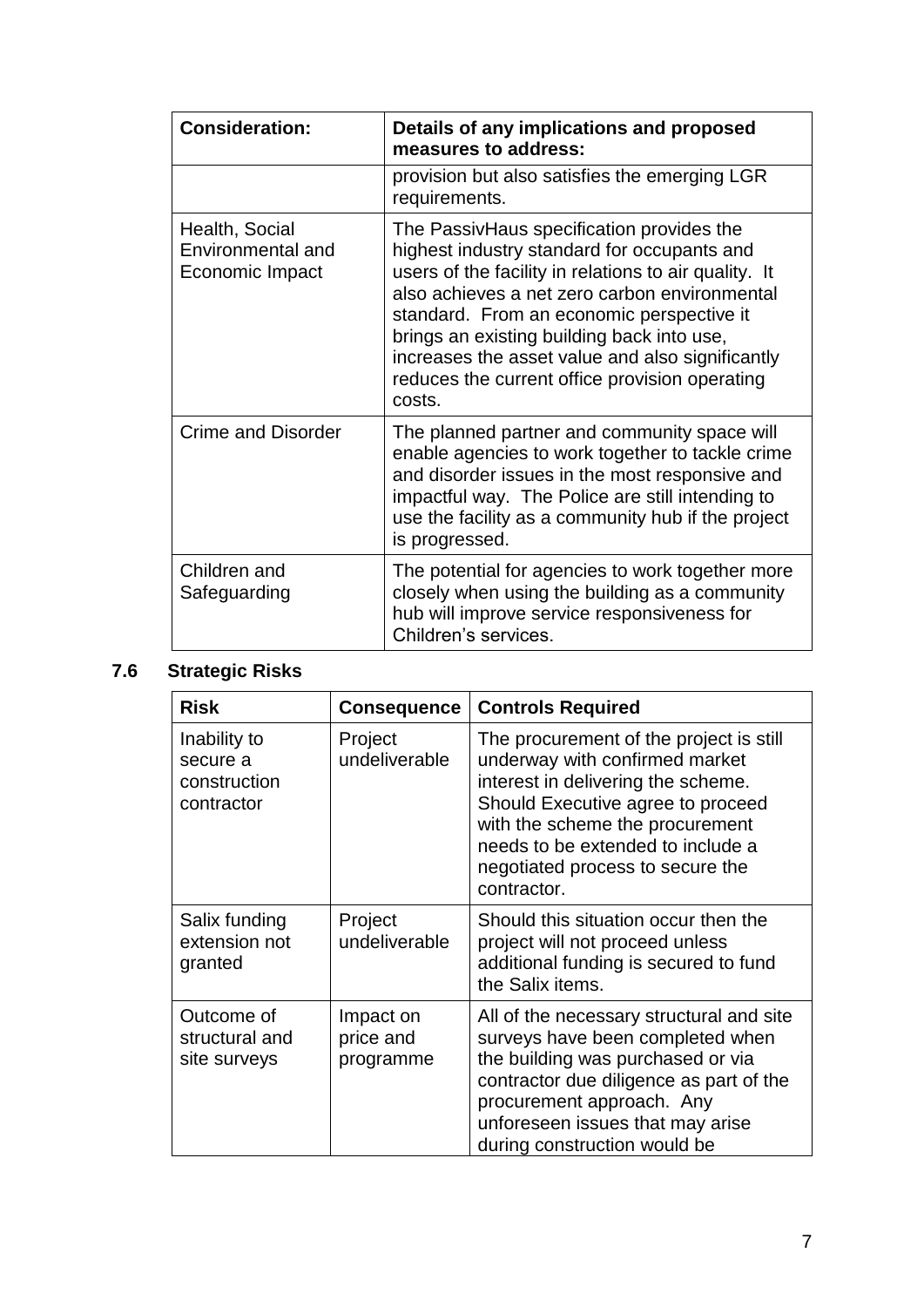| <b>Risk</b>                                                                 | <b>Consequence</b>                                              | <b>Controls Required</b>                                                                                                                                                                                                                                                                                         |
|-----------------------------------------------------------------------------|-----------------------------------------------------------------|------------------------------------------------------------------------------------------------------------------------------------------------------------------------------------------------------------------------------------------------------------------------------------------------------------------|
|                                                                             |                                                                 | addressed via the contingency sums<br>included in the contract.                                                                                                                                                                                                                                                  |
| Securing<br>Planning<br>Approval                                            | Project<br>undeliverable<br>as Salix<br>funding<br>clawed back. | Revised planning application being<br>developed and will be submitted for<br>approval. The application will closely<br>reflect the external treatment of the<br>building that was previously granted<br>permission.                                                                                              |
| Availability of<br>building<br>materials                                    | Loss of the<br>Salix funding                                    | Market investigations undertaken by<br>the project team have confirmed that<br>the materials necessary to complete<br>the project are available in the<br>timescales to satisfy the delivery<br>programme.                                                                                                       |
| Adverse weather<br>conditions<br>impact on the<br>construction<br>programme | <b>Potential loss</b><br>of some Salix<br>funding.              | The project is a refurbishment as<br>opposed to a new build which means<br>the building interior of the building will<br>not be exposed to inclement weather<br>and should progress without delay.<br>The contractor is confident that any<br>weather issues can be mitigated by<br>their construction approach. |

## **8. Other Options Considered**

8.1 The options are outlined in section 4.7.

## **9. Reasons for the Decision/Recommendation**

9.1 To deliver the vision for Voreda House project as a low carbon, fit for purpose public service hub for residents of Eden, the rationale for which has been strengthen by the outcome of LGR.

## **Background Papers:**

Medium Term Financial Planning Report – February 2021

### **Contact Officer:mike.poulter@eden.gov.uk**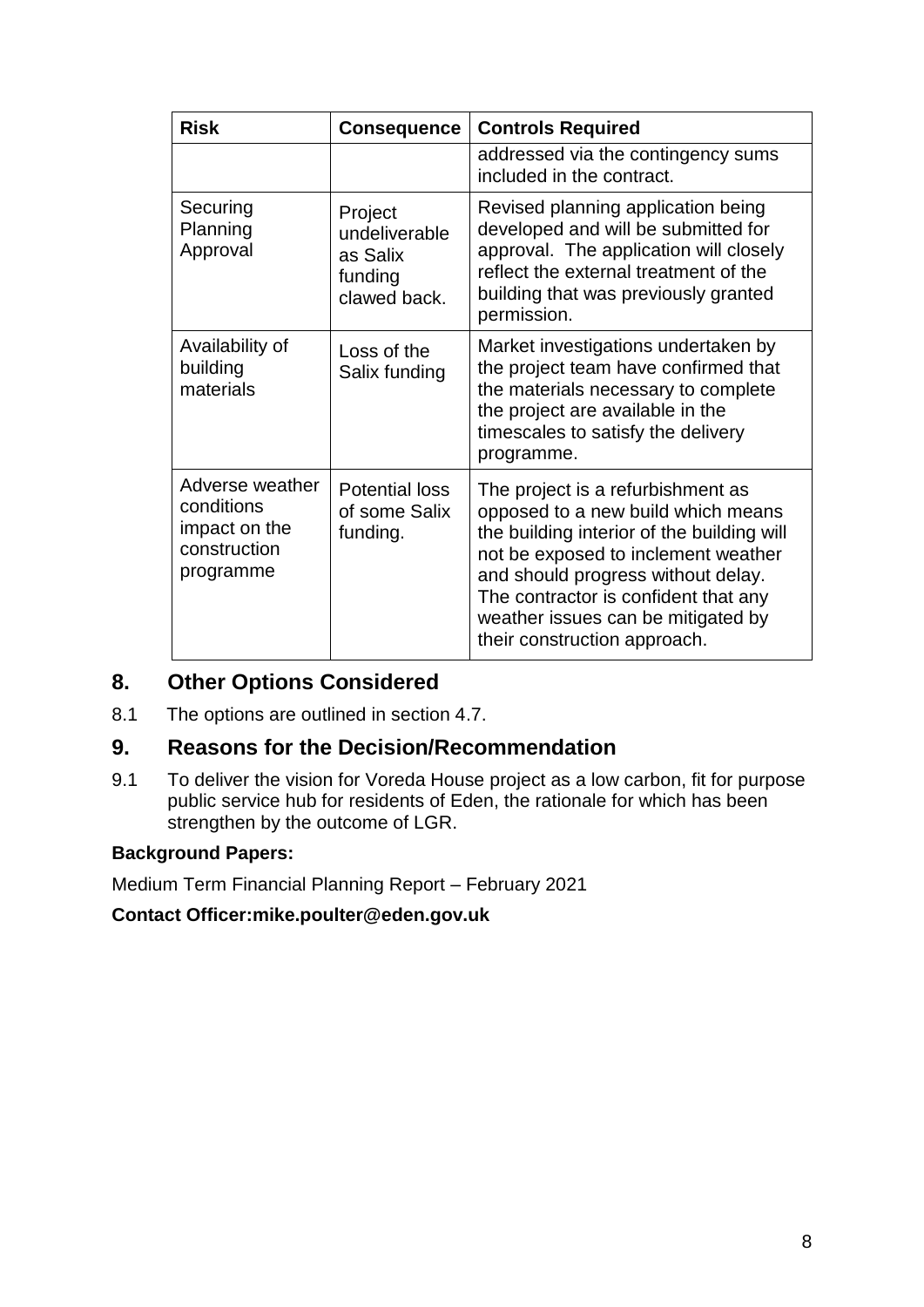**Report No: DCE01/22** 

#### **Eden District Council**

#### **Cabinet**

#### **19 April 2022**

# **Arts and Culture in Eden Development Framework and Options for the Town Hall**

| <b>Portfolio:</b>      | Leader                                |
|------------------------|---------------------------------------|
| <b>Report from:</b>    | <b>Assistant Director Communities</b> |
| <b>Wards:</b>          | All Wards                             |
| DEDADT ADEN DHDHA ITEM |                                       |

#### **REPORT OPEN PUBLIC ITEM**

**APPENDIX 2: Not for publication by virtue of Paragraph 3 of Part 1 of Schedule 12A of the Local Government Act 1972**

#### **1 Purpose**

- 1.1 The purpose of this report is to inform Cabinet on establishing a firm foundation for Arts and Culture in Eden through a Development Framework that provides both funding for Arts and Cultural activities and a physical environment for activity to flourish through repurposing the Town Hall.
- 1.2 To request an allocation of funds from the Cultural Development Initiatives Corporate Priority for the purpose of supporting key Arts and Cultural organisations in Eden and for widening participation in Arts and Culture in Eden, as detailed in Section 2 of this report.
- 1.3 To seek approval for delegated authority to the Assistant Director Communities to approve the award of grants in accordance with the approved criteria, set down in Appendix 1.
- 1.4 To seek approval to progress with the refurbishment of the Town Hall in line with the 'test bed' option set out in section 3.4 of this report.
- 1.5 To seek approval for the use of £150k from the agreed capital programme allocation of £750k for the refurbishment of the Town Hall to fund the delivery of this preferred option.

### **2 Recommendation**

- 2.1 It is recommended that Cabinet:
- 2.1.1 Approve an allocation of £112,000 from the Cultural Development Initiatives budget for supporting key Arts and Cultural Organisations in Eden.
- 2.1.2 Approve an allocation of £112,000 from the Cultural Development Initiatives budget for widening participation in Arts and Culture in Eden through an Open Access Grant.
- 2.1.3 Delegate authority to the Assistant Director of Communities to approve the award of grants in accordance with the criteria attached at Appendix 1.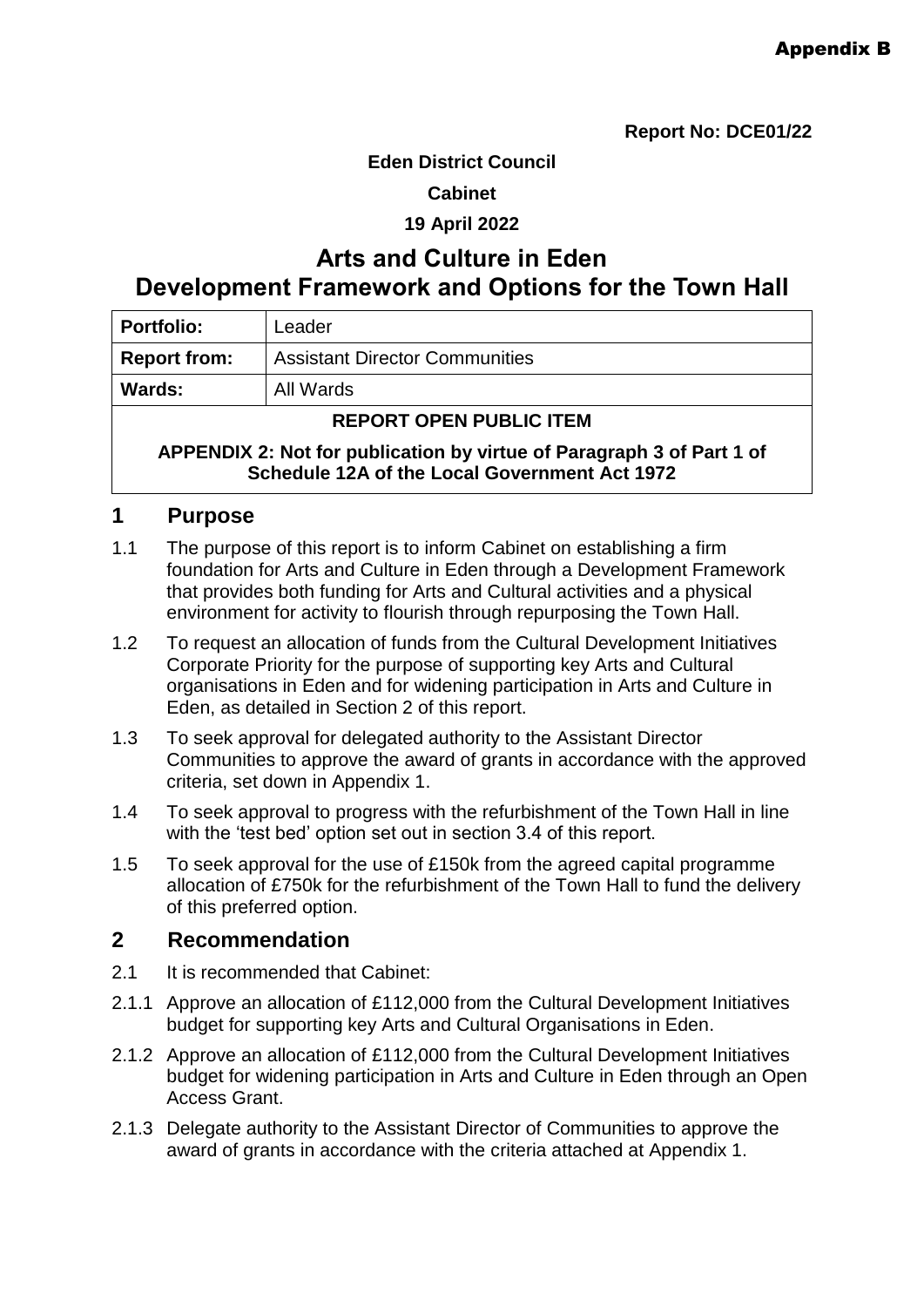- 2.1.4 Agree to progress with the refurbishment of the Town Hall in line with the 'test bed' option set out in section 3.4 of this report.
- 2.1.5 Approve the use of £150k from the capital scheme Refurbishment of the Town Hall to fund the delivery of this preferred option.

## **3 Report Details**

## **3.1 Background**

- 3.1.1 In Spring 2021, Eden District Council commissioned We Are Team to create an Arts and Culture Programme for the district, and to review the council's arts and culture funding. The aims of the commission are to increase participation in Arts and Culture, develop the creative economy, connect communities, support educational opportunities, develop the visitor offer, add to town centre vibrancy and contribute to economic development.
- 3.1.2 In January 2022 Cabinet approved a budget of £235,000 for Cultural Development Initiatives under corporate priorities, subject to further Cabinet approval. The purpose of this report is to recommend that Cabinet approve the proposal to draw down £224,000 for the two programmes, as detailed in sections 3.2 and 3.3.

## **3.2 Support to Key Arts and Culture Organisations**

- 3.2.1 Support for key Arts and Culture Organisations in Eden District will take the form of service level agreements with five of the larger scale arts organisations in Eden. This investment plan will help to build the Arts and Cultural sector's foundations, capacity and enable creative growth. For the five arts organisations, Eden District Council's goal through the proposed investment is to support both programming and organisational resilience.
- 3.2.2 Discussion has been had as to their proposals for investment to ensure that it meets the objectives of enhancing their programme or sustaining activity that would otherwise be at risk; the opportunities they will offer for creative participation, the impact investment would have on the local economy and how the investment will make the organisation more resilient. Responses from the five organisations outlining the ways in which they will use the funding and the distribution of the funding between the organisation are contained in Appendix 2.
- 3.2.3 If the funding is approved for supporting these organisations this will be allocated in the form of a service level agreements for 2022/23, the outputs and outcomes of which will be drawn up, and agreed on the basis of previous discussions and the submissions. These service level agreements will be monitored by the Communities and Wellbeing team and the Portfolio Holder.

### **3.3 Open Access Grant**

3.3.1 The Open Access Grant is a fund designed for widening participation in Arts and Culture in Eden. Applicants would be able to apply to a grant fund totalling £112,000 through a series of funding rounds scheduled to run until the end of December 2022. Applicants would have until March 2023 to draw down all funds and would be able to apply for up to 80% of their total project costs (with a maximum grant of £10,000).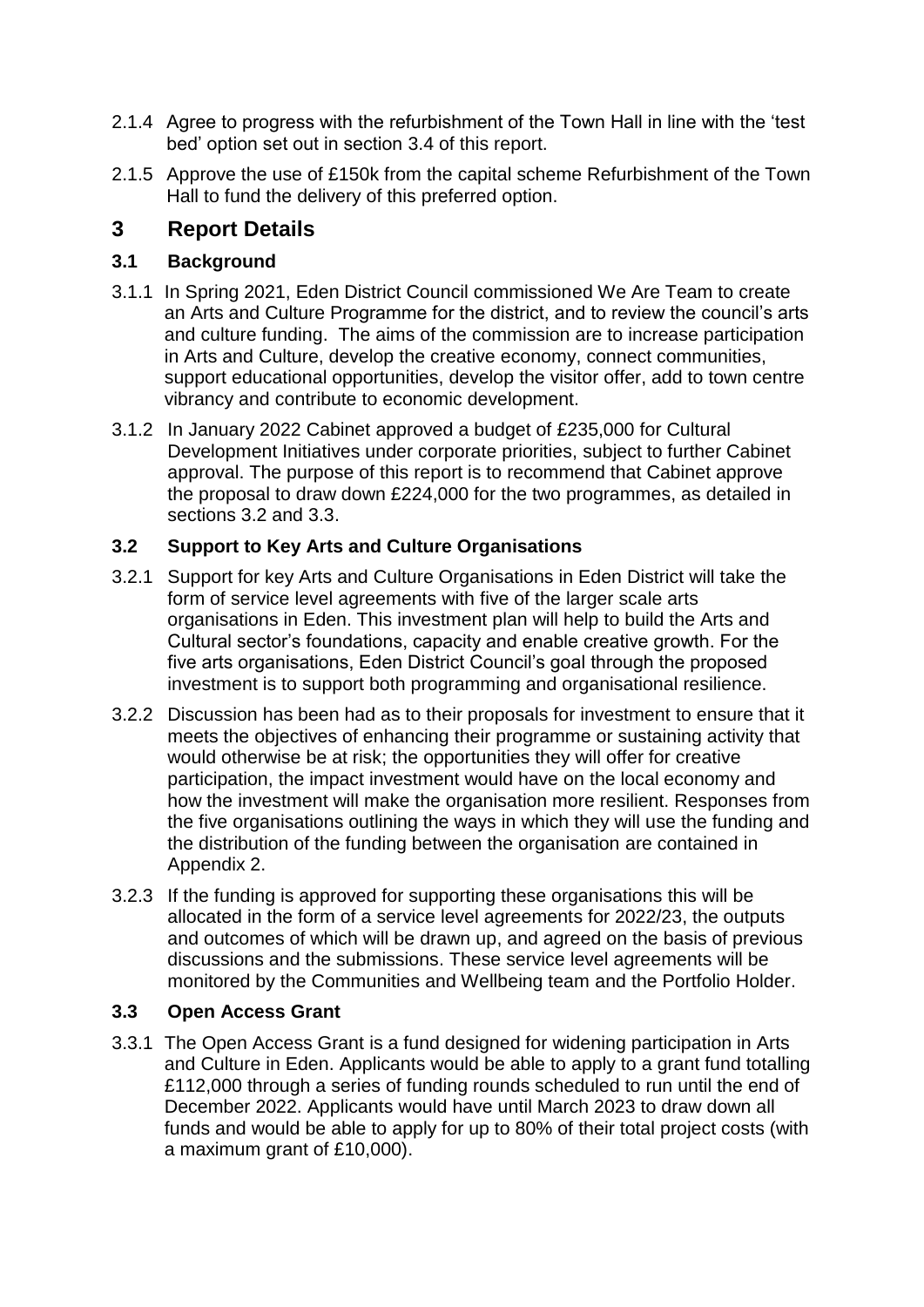- 3.3.2 A grant panel will be chaired by the Leader of the Council and include the Assistant Director of Communities, the Arts and Culture Officer as well as sector representatives, both creative practitioners and those involved in supporting the sector.
- 3.3.3 Due to the time limitations imposed by Local Government Reorganisation there is a need to have allocated and paid out all grants before 31 March 2023, approval is sought for the Arts and Culture grant panel to allocate funding within terms of the Criteria without the need for a report to be submitted to Cabinet to approve individual grant decisions. The Assistant Director of Communities would be given the delegated authority to approve these grants. This will ensure that the process is responsive to the sector. All panel decisions will be recorded and regular updates can be given to Cabinet on grant allocation progress. Details of the Open Access Grant Fund can be read in Appendix 1.

#### **3.4 Alignment with wider Policy**

- 3.4.1 This report links with the Inspiring Eden Economic Prospectus and Investment Package, both of which were agreed by Cabinet in November 2021. In particular there will be very close alignment and working with the Inspiring Eden Economic Development Framework and the Arts and Culture Programme. Discussions are already underway with the economic development team to develop this joint approach.
- 3.4.3 This approach is supported by a strong regional and national policy context, with Arts and Culture forming a strong element of Inspiring Eden as well as being a priority in the Borderlands initiative and the emerging Penrith Place Plan. It is also central to the Government's policy on Levelling Up, with support for maintaining and expanding cultural and heritage assets being one of the three pillars of the Levelling Up Fund, along with local transport and town centre regeneration. There are strong synergies between the aims of the Arts and Culture programme set out in 3.1.1 and themes of Levelling Up. The Local Government Association (LGA) in their submission to the Digital, Culture, media and Sport inquiry into Cultural placemaking in March 2022 state that a thriving cultural offer will become ever more important in driving footfall to high streets as changes in consumer behaviours make traditional town centres less retail sustainable. They also state that creatives working within the cultural sector have an advantageous skillset and experience in community outreach which can add significant value to local decision making. Our focus on supporting key local Arts and Culture organisations and smaller groups aligns with this thinking.
- 3.4.4 Round II of the Levelling Up Fund was launched on 23 March 2022 with a deadline of 3 July 2022 to bid for up to £20m of grant funding. The LGA in their submission referred to in 3.4.3 also state that Councils whose culture teams already have the least resources, often in smaller towns and rural areas, have an inherent disadvantage in developing successful (Levelling Up Fund) bids. This Arts and Culture Development Framework helps address this shortfall in Eden and clearly places the Council in a stronger position to make a cogent and policy-compliant bid to the Fund.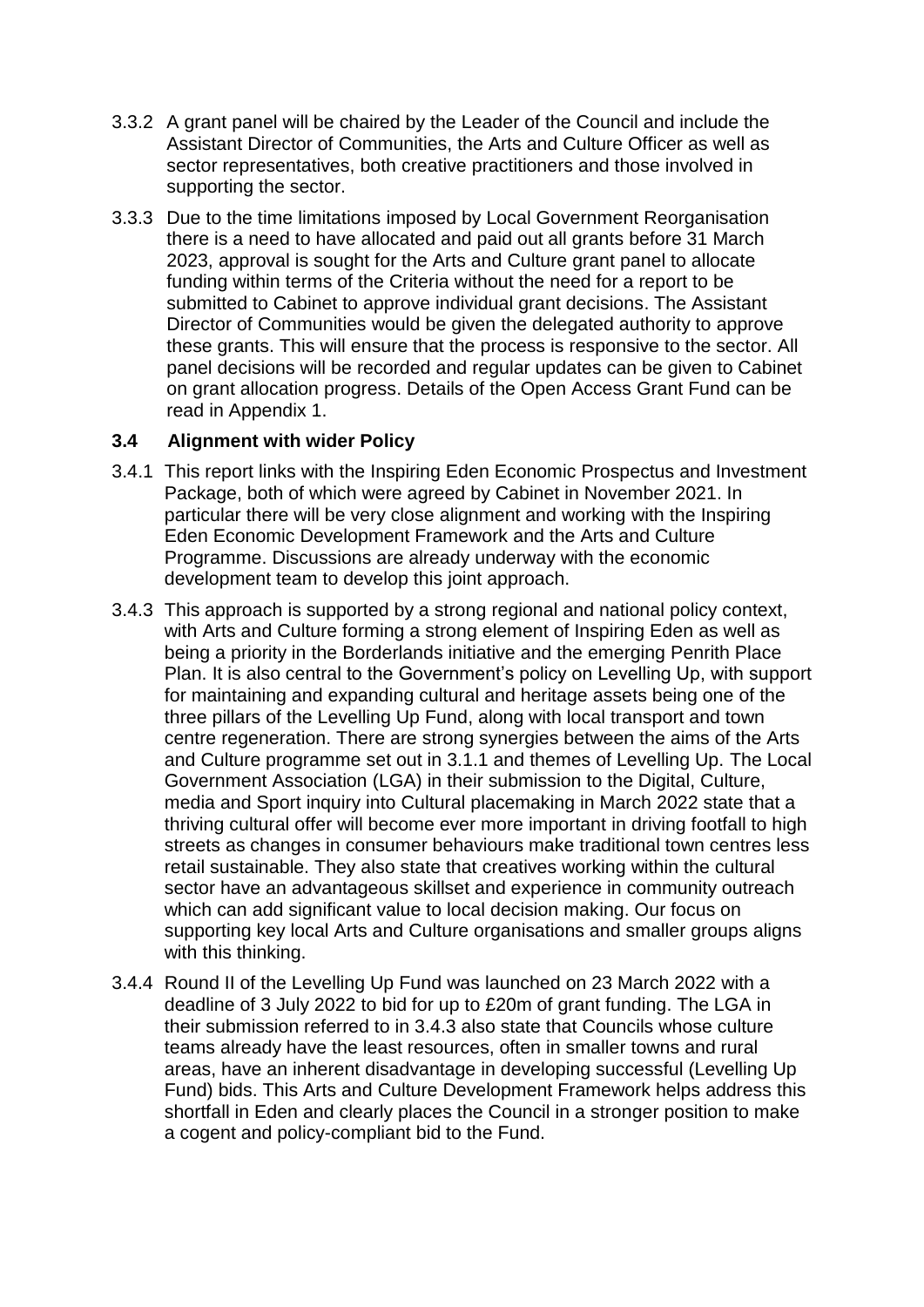## **3.5 Penrith Town Hall**

- 3.5.1 In 2021 the Council commissioned consultants Howarth Tompkins to carry out a feasibility study in to the repurposing of the Town Hall as part of the Single Site programme. The vision was to repurpose the Town Hall as hub for the cultural and economic renaissance of Penrith and to provide a physical location in which the Arts and Culture Programme could develop and flourish.
- 3.5.2 The consultants examined the costs, deliverability and outcomes of 6 options summarised in Table 1.

| <b>Option</b> | <b>Description</b>                                                                                                                                                                                                         | <b>Capital</b><br>Cost (£m) |
|---------------|----------------------------------------------------------------------------------------------------------------------------------------------------------------------------------------------------------------------------|-----------------------------|
| $\mathbf 1$   | Arts Centre - A platform for public programming and<br>studio complex for artists and makers.                                                                                                                              | 4.1                         |
| 2             | <b>Creative Hub - Crafting arts and teaching studios</b><br>focussed on enhancing creative skills and<br>enterprises.                                                                                                      | 3.9                         |
| 3             | <b>Creative Futures - creative learning and</b><br>development Centre for innovative practice, skills<br>and enterprises serving the future of local livelihoods.                                                          | 3.6                         |
| 4             | Performing Arts/Music Centre - practice and<br>performance space for performing arts/music<br>company.                                                                                                                     | 5                           |
| 5             | Visual Arts Gallery/Museum - gallery and events<br>space run by independent bodies or expanded<br>Penrith museum.                                                                                                          | 4.7                         |
| 6             | <b>Test Bed - encouraging access to the Town Hall for</b><br>arts and cultural activities involving minimum<br>physical changes, to test demand and identify<br>opportunities for longer term, larger scale<br>investment. | 0.11                        |

**Table 1 – Summary of Options for Repurposing the Town Hall**

3.5.3 The consultants recommended that the Council should consider pursuing Option 6 - the 'Test Bed'. They state that "Before pursuing a major refurbishment, we are recommending a 'blank canvas' approach to the building, with public access to the two big spaces on the ground and first floor (Revenues and benefits Office and the Council Chamber). It is imagined that these spaces can change purpose and form with ease and enable very different local and national partners to programme the space to test new ideas and invite participation in the production process. This will build confidence in the long-term vision and help inform the offering and approach based on early market feedback."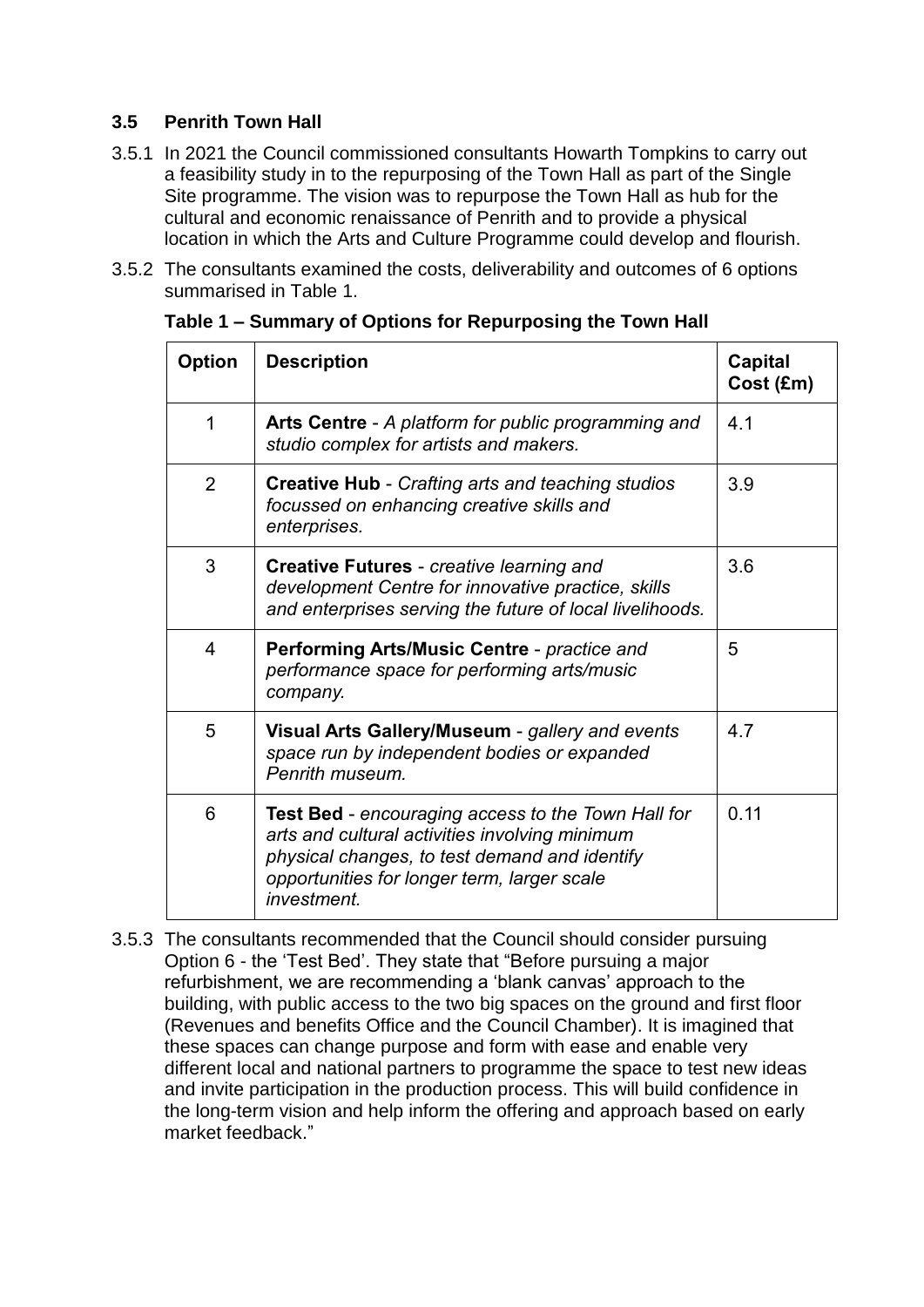- 3.5.4 The proposal would involve limited changes to building including installation of new lift and improving welfare facilities and accessibility. It should be noted that these changes would be compatible with other uses for the building.
- 3.5.6 It is recommended that this option is progressed and that these plans for the Town hall incorporated into the overall Single Site programme. The capital costs of the works have been identified at £110k but it is recommended that it is prudent to allocate £150k to cover the costs of detailed design, project management and additional inflation as well as the physical works.

## **4 Policy Framework**

- 4.1 The Council has four corporate priorities which are:
	- Sustainable:
	- Healthy, safe and secure;
	- Connected; and
	- **•** Creative

This report meets Creative corporate priority.

## **5 Consultation**

5.1 The Leader of the Council as portfolio holder has been consulted. Consultation has been carried out with the Key Arts and Culture Organisations.

## **6 Implications**

### **6.1 Financial and Resources**

- 6.1.1 Any decision to reduce or increase resources or alternatively increase income must be made within the context of the Council's stated priorities, as set out in its Council Plan 2019-2023 as agreed at Council on 7 November 2019.
- 6.1.2 The funding required to support the recommendations in this report is included in the approved budget for 2022/23. There is a revenue budget of £235k for Cultural Development Initiatives for the Arts and Culture programme and a capital budget of £750k for Town Hall Redevelopment.

### **6.2 Legal**

6.2.1 Development of subsequent relevant SLAs will been undertaken with the support of Legal Services.

### **6.3 Human Resources**

6.3.1 There are no Human Resource implications arising from this report.

### **6.4 Environmental**

6.4.1 There are no adverse environmental implications arising from this report.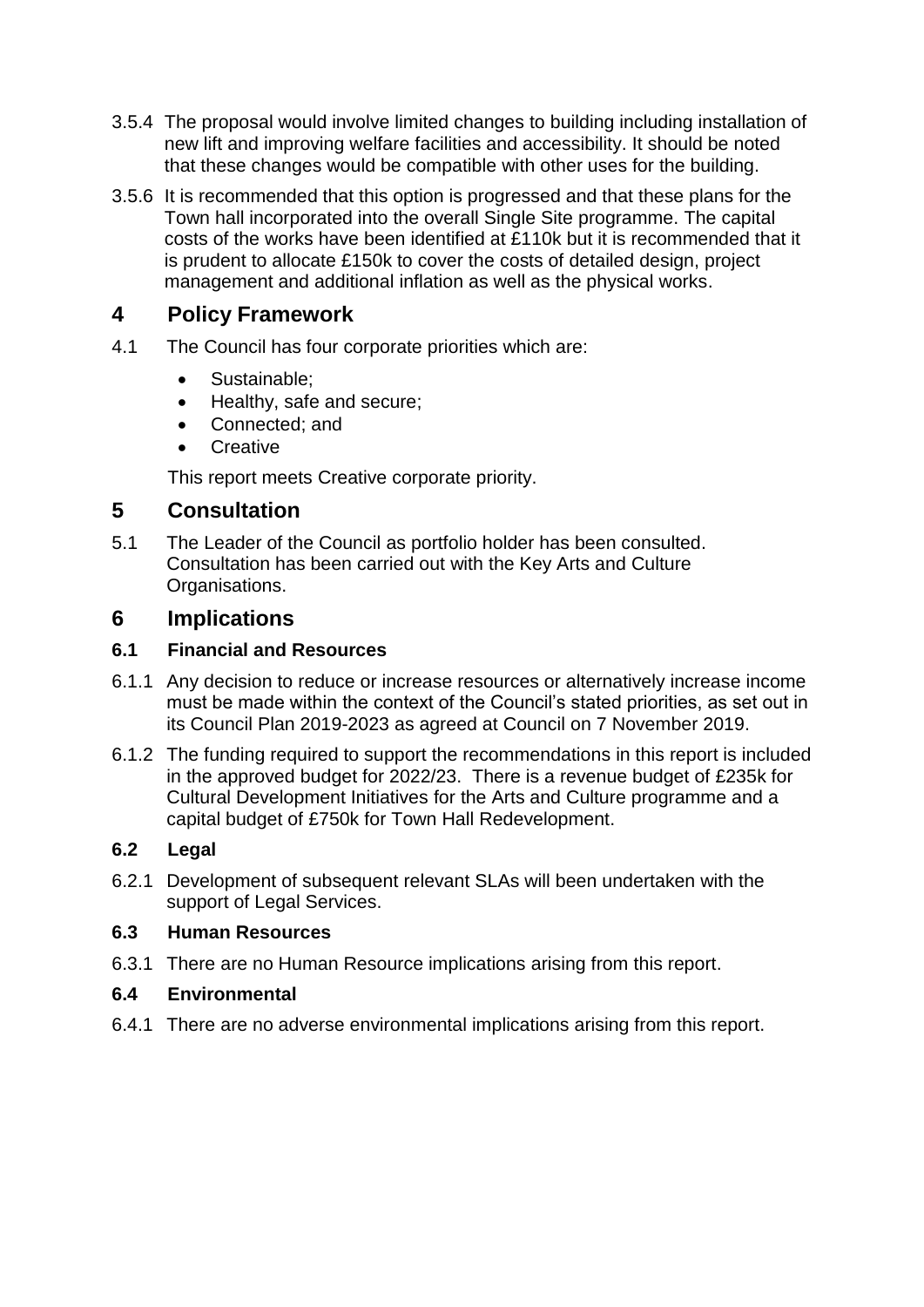# **6.5 Statutory Considerations**

| <b>Consideration:</b>                                  | Details of any implications and proposed<br>measures to address:                                                                                                                                                                                                                                                                                            |
|--------------------------------------------------------|-------------------------------------------------------------------------------------------------------------------------------------------------------------------------------------------------------------------------------------------------------------------------------------------------------------------------------------------------------------|
| <b>Equality and Diversity</b>                          | There are no equality and diversity implications<br>associated with this report.                                                                                                                                                                                                                                                                            |
| Health, Social<br>Environmental and<br>Economic Impact | A strong and accessible Arts and Culture offer<br>will make a positive contribution to improving<br>residents mental and physical health and creates<br>opportunities for communities to come together<br>and strengthen. The importance of Arts and<br>Culture in supporting Town Centre regeneration<br>and economic sustainability is widely recognised. |
| <b>Crime and Disorder</b>                              | There are no Crime and Disorder implications<br>associated with this report.                                                                                                                                                                                                                                                                                |
| Children and<br>Safeguarding                           | There are no Children and Safeguarding<br>implications associated with this report.                                                                                                                                                                                                                                                                         |

## **6.6 Risk Management**

| <b>Risk</b>                                                                                                      | <b>Consequence</b>                                     | <b>Controls Required</b>                                                                                                                                                                                                                                |
|------------------------------------------------------------------------------------------------------------------|--------------------------------------------------------|---------------------------------------------------------------------------------------------------------------------------------------------------------------------------------------------------------------------------------------------------------|
| That there is<br>insufficient monitoring<br>of paid support to key<br><b>Arts and Cultural</b><br>organisations. | Funding not used for its<br>intended purpose.          | Each organisation will<br>have a Service level<br>agreement and<br>monitoring visits will be<br>undertaken by EDC<br>officers.                                                                                                                          |
| That there is<br>insufficient monitoring<br>of paid grants through<br>Open Access Grant.                         | Grants are not used for<br>their intended<br>purposes. | Grants are managed in<br>accordance with the<br>agreed criteria of the<br>grant. Grants are paid<br>in two stages $-75%$ on<br>approval from<br>Executive and 25% on<br>receipt of the project<br>completion form and<br>accompanying<br>documentation. |
| Organisation dissolves<br>for some reason<br>following the award of<br>Open Access Grant.                        | Reputational harm to<br>the Council.                   | Financial checks are<br>undertaken in order to<br>reduce this risk.                                                                                                                                                                                     |
| Organisations may<br>disagree with decision<br>on award of Open<br>Access Grant.                                 | Limited reputational risk<br>to the Council.           | Decisions are made in<br>accordance with<br>established criteria.                                                                                                                                                                                       |